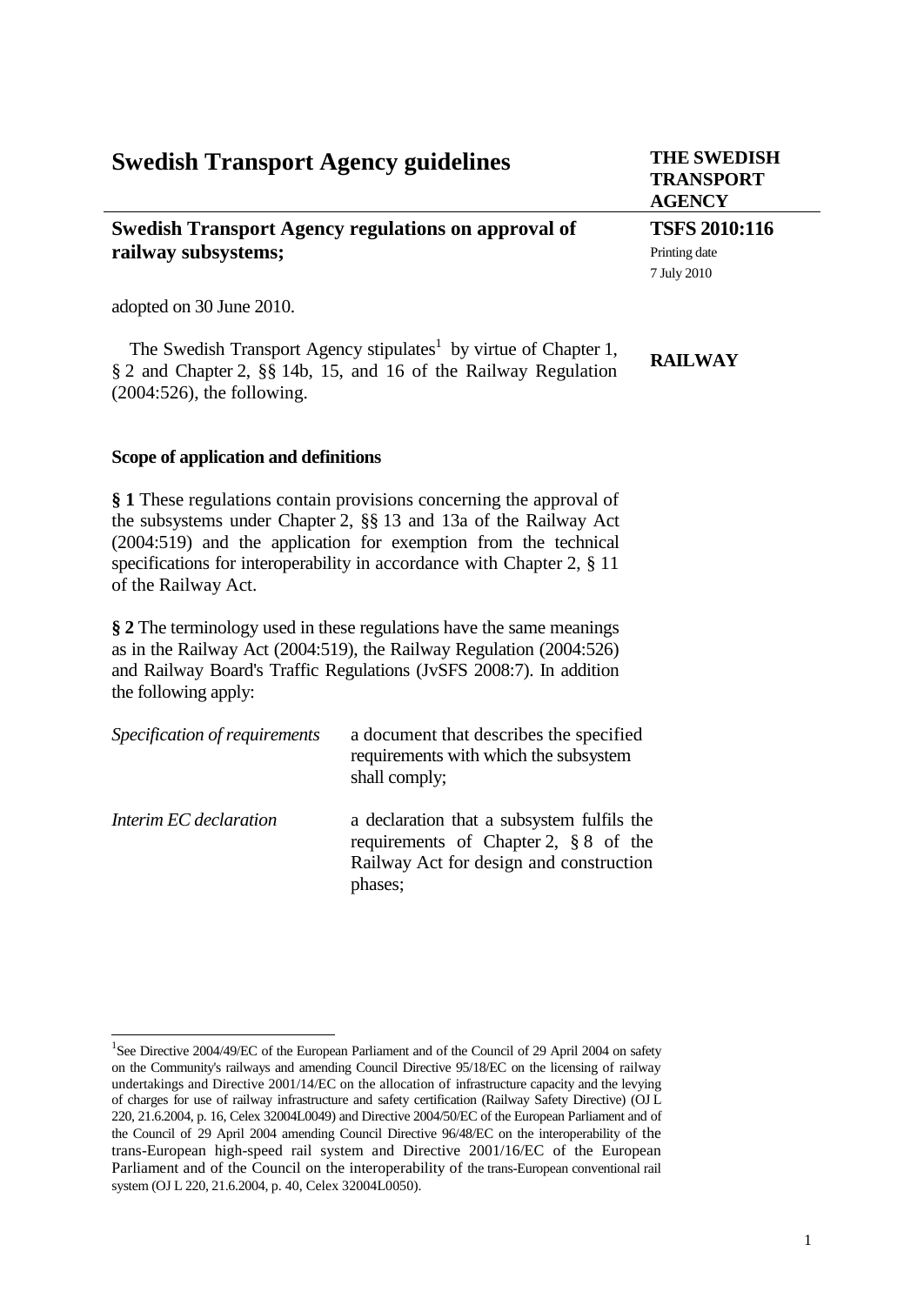| Independent reviewer                                                      | natural or legal person independent from<br>the applicant and duly qualified for the<br>task of certifying a railway vehicle's<br>safety-related interaction with the railway<br>infrastructure<br>other<br>traffic<br><b>or</b><br>safety-affecting functions; |
|---------------------------------------------------------------------------|-----------------------------------------------------------------------------------------------------------------------------------------------------------------------------------------------------------------------------------------------------------------|
| Risk analysis                                                             | systematic<br>of<br>all<br>available<br>use<br>information<br>to identify hazards<br>and<br>assess risk;                                                                                                                                                        |
| <b>Risk Assessment</b>                                                    | the overall process comprising a risk<br>analysis and risk valuation;                                                                                                                                                                                           |
| Risk valuation                                                            | a procedure based on the risk analysis to<br>determine if an acceptable risk level has<br>been reached:                                                                                                                                                         |
| Safety document                                                           | documented evidence that the product is<br>in compliance with specified safety<br>requirements;                                                                                                                                                                 |
| $TSI-Technical$<br>Specifications for<br><b>Operational Compatibility</b> | <b>Technical Specifications for Operational</b><br>Compatibility adopted by the European<br>Commission;                                                                                                                                                         |
| Type and/or<br>version designation                                        | numeric and/or letter combination for<br>naming railway vehicles,<br>technical<br>systems, or components of the same<br>technical design;                                                                                                                       |
| Validation                                                                | testing, analysis, and review with the<br>purpose of demonstrating<br>that the<br>resulting system meets the specified<br>requirements;                                                                                                                         |
| Validation plan                                                           | a document that describes how the<br>system's conformity with the required<br>specifications will be proven;                                                                                                                                                    |
| Validation report                                                         | written summary of the completed<br>validation.                                                                                                                                                                                                                 |

## **General information on approval**

## **Limited approval**

**§ 3** A subsystem may be approved for limited-time use on prescribed conditions if tests in the operating environment are required and if operational experience is required in order to show that a subsystem meets the requirements of the Railway Act (2004:519).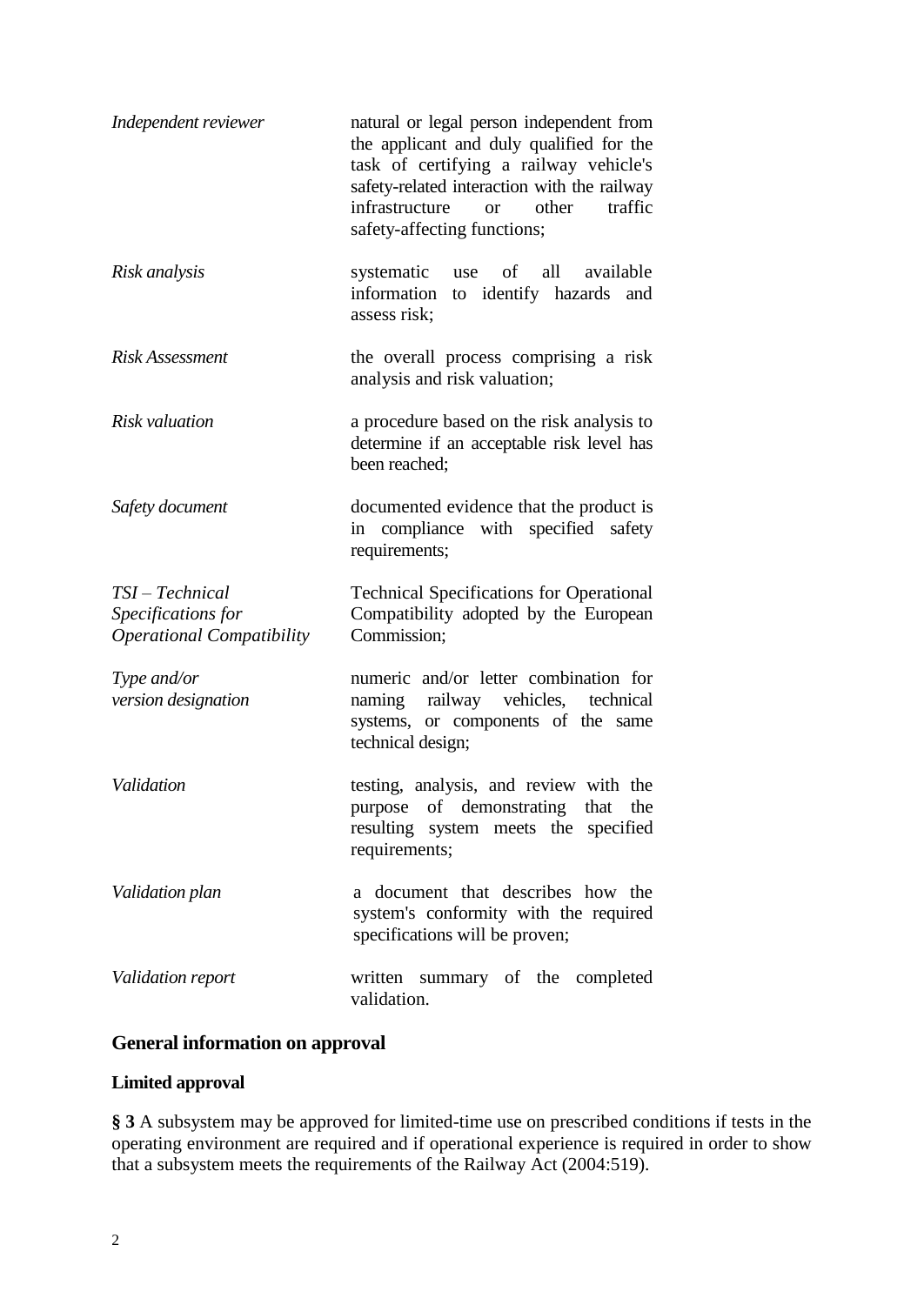In other cases besides those specified in the first paragraph, an approval may be for a limited-time or subject to other conditions or be both limited-time and subject to other conditions.

### **Exemptions from approval requirement**

#### *Railway vehicles*

**§ 4** Approval is not required for rail vehicles which operate at no more than 20 kilometres per hour and which are not engaged for the carriage of passengers, if the rail vehicle:

1. is used within an A-SPA (special protection area closed to traffic due to work in progress);

2. is used within an area where other traffic is conducted exclusively by low-speed cautious movement;

3. does not have rail-mounted wheels with significance for propulsion or braking; or

4. are towed.

Railway vehicles authorised in a foreign country, under the international agreements on mutual recognition, may be used without Swedish Transport Agency approval.

#### *Railway infrastructure*

**§ 5** Approval is not required for railway infrastructure which:

- 1. travels at a speed no greater than 20 kilometres per hour;
- 2. is not engaged for the carriage of passengers;

3. is not engaged for the transport of dangerous goods covered by the provisions of the Swedish Civil Contingencies Agency (MSB) Regulations (MSBFS 2009:3) on the Transport of Dangerous Goods by Rail (RIDS) or regulations which have replaced them;

4. is not simultaneously served by more than one vehicle motion;

5. has neither bridges nor tunnels nor level crossings crossed by a street or road that is open to general traffic;

6. forms the outermost section of the network to which it belongs; and

7. is equipped with technical protection that prevents rail vehicles from rolling out onto adjoining operational tracks.

#### **Modernised or upgraded subsystems**

**§6** The description that, according to Chapter 2, § 13a of the Railway Act (2004:519), must be submitted to the Swedish Transport Agency shall include a risk assessment which should make clear whether the overall safety level could be affected.

#### **Independent reviewer**

**§ 7** The functions referred to in § 15 first paragraph and § 16 first paragraph, second point, shall be reviewed by an independent reviewer approved by the Swedish Transport Agency. If the Swedish Transport Agency requests so, then an independent reviewer shall also carry out reviews of other traffic safety-affecting functions referred to in §§ 14-16.

If the Swedish Transport Agency so requests, then a resume of the reviewer and documents which show his/her independence from the reviewed object, as well a project plan for the review, shall be submitted to the Swedish Transport Agency.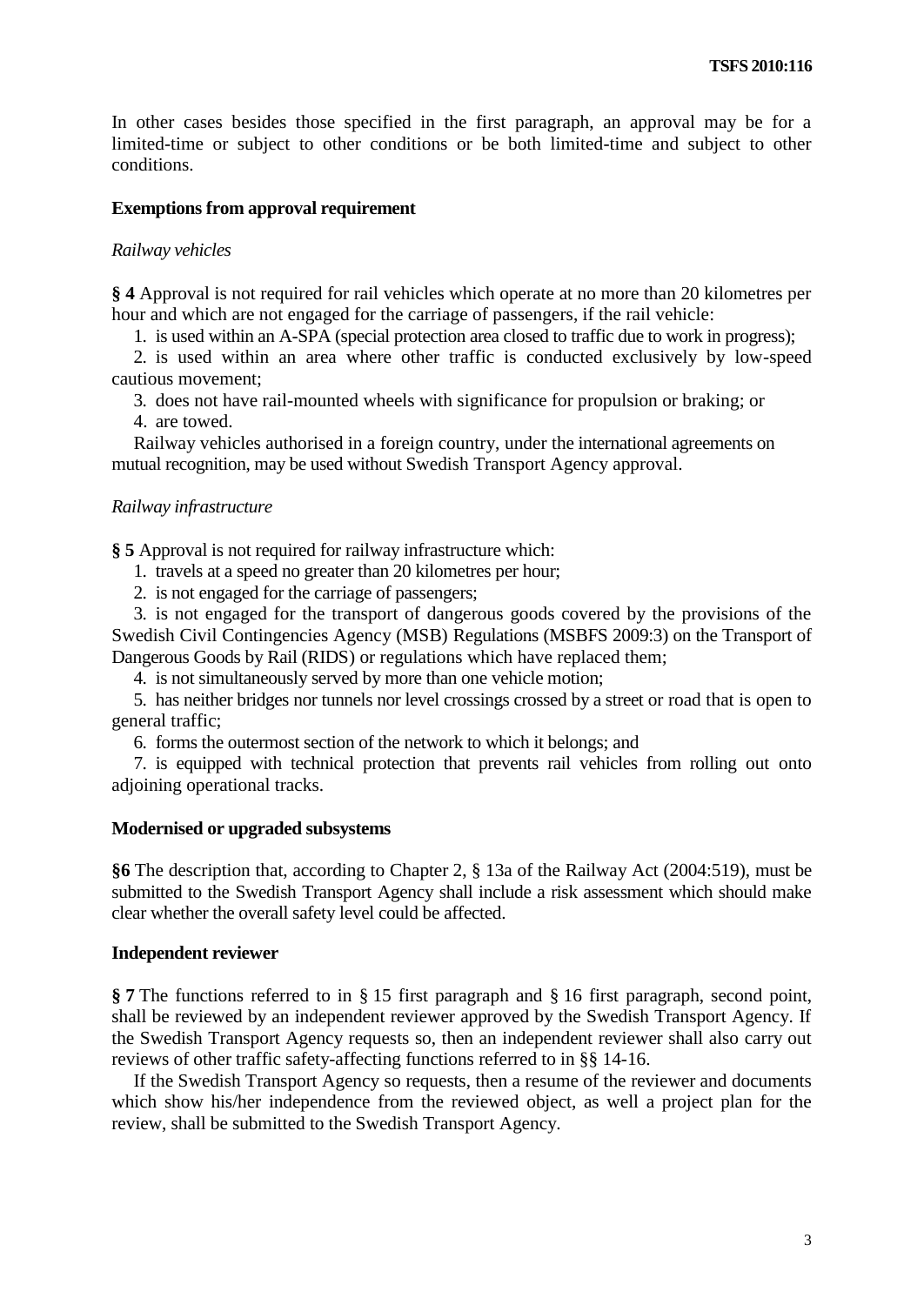## **Application for subsystem approval**

## **General information**

## *Deadline for submission of application documents*

**§ 8** Application documents for subsystem approval may, upon agreement with the Swedish Transport Agency, may be submitted as they are quality-assured and determined.

## *Basic information*

**§ 9** An approval application must include the following:

- 1. The applicant's name, address and organisation number.
- 2. Description of the subsystem and how it is to be used.
- 3. Indication on when the subsystem is intended to be put into operation.
- 4. Proposals for any possible type and/or version number.

*Railway vehicles of the same previously approved technical design*

**§ 10** If the Transport Board has previously approved the technical design of the rail vehicle, then the application only needs, beyond what is set out in § 9, contain information about the previous decision and the documents requested by the Swedish Transport Agency.

## *Modernised or upgraded subsystems*

**§ 11** An application for new approval pursuant to Chapter 2, § 13 of the Railway Act (2004:519) shall contain only the documents according to § 9 and § § 13-15 which are relevant to the modernisation or upgrade.

## **Subsystems that are wholly or partially regulated by the TSI**

**§ 12** An application for approval of subsystems that are wholly or partially regulated by the TSI, in the event that § 10 does not apply, in addition to what is stated in § 9, shall include the following:

1. . Indication of which TSI(s) govern the subsystem(s).

2. Where relevant, EC declaration, interim EC declaration, or other evidence with technical documentation of the subsystem.

3. EC declarations on operational compatible components incorporated into the subsystem.

4. Where applicable, reference to the exemption decision from the TSI in accordance with Chapter 2, § 11 of the Railway Act (2004:519).

If the subsystem is only partially regulated by the TSI, or if a TSI contains special cases with explicit reference to national rules, then the application shall be accompanied by the documents under § § 13-16 which the Swedish Transport Agency requests.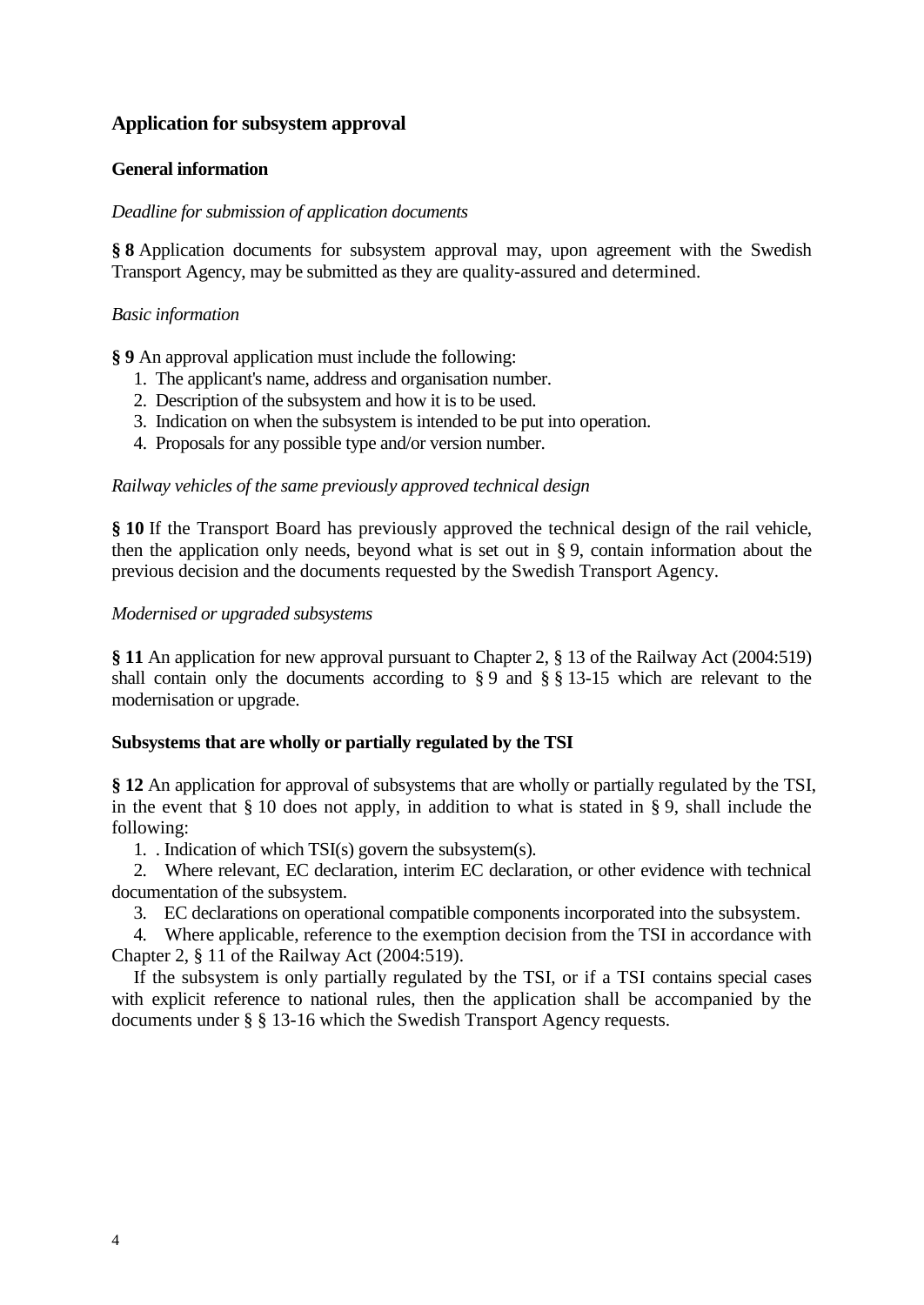## **Subsystems that are not regulated by the TSI**

#### *Contents*

**§ 13** An application for approval of subsystems that are not regulated by the TSI, in addition to the provisions of § 9, shall include the following:

- 1. Risk assessment.
- 2. Specification of requirements.
- 3. Preliminary timetable indicating the dates of construction and validation.
- 4. Validation plan.
- 5. Validation report.

#### *Railway infrastructure*

**§ 14** An application for approval of rail infrastructure beyond what is stated in § 9 and § 13, shall contain information on the geographic placement with precise control points.

An application shall, when requested by the Swedish Transport Agency, be supplemented by additional documentation to supplement the safety case.

#### *Railway vehicles*

**§ 15** An application for approval of railway vehicles shall, in the event that § 10 or § 16 are not applicable, beyond what is stated in § 9 and § 13, shall contain documentation certifying the railway vehicle's safety-related interaction with the railway infrastructure. The documentation must include a report containing information on:

- a) detectability in terms of signal safety,
- b) interaction with the train protection systems,
- c) the railway infrastructure scanning for defective railway vehicles,
- d) communication between the railway vehicle and traffic management,
- e) dynamic interaction with the track,
- f) dynamic and static profile,
- g) electromagnetic compatibility with the surroundings, excluding the energy system,
- h) current collection and interaction with the energy system of the infrastructure, and
- i) towing, lifting/rescue.

The application shall, when requested by the Swedish Transport Agency, be supplemented by additional documentation to supplement the safety case.

#### *Rail vehicles approved in another state within the EEA or Switzerland*

**§ 16** An application for approval of railway vehicles referred to in Chapter 2, § 14b Railway Regulation (2004:526), beyond what is stated in § 9, need only to include the following:

1. A copy of the other country's valid authorisation decisions.

2. Documentation certifying the rail vehicle's safety-related interaction with Swedish railway infrastructure. The documentation must include a report containing information on:

- a) interaction with the train protection systems,
- b) the technical monitoring of speed,
- c) the railway infrastructure scanning for defective railway vehicles,
- d) communication between the railway vehicle and traffic management,
- e) dynamic interaction with the track,
- f) dynamic and static profile,